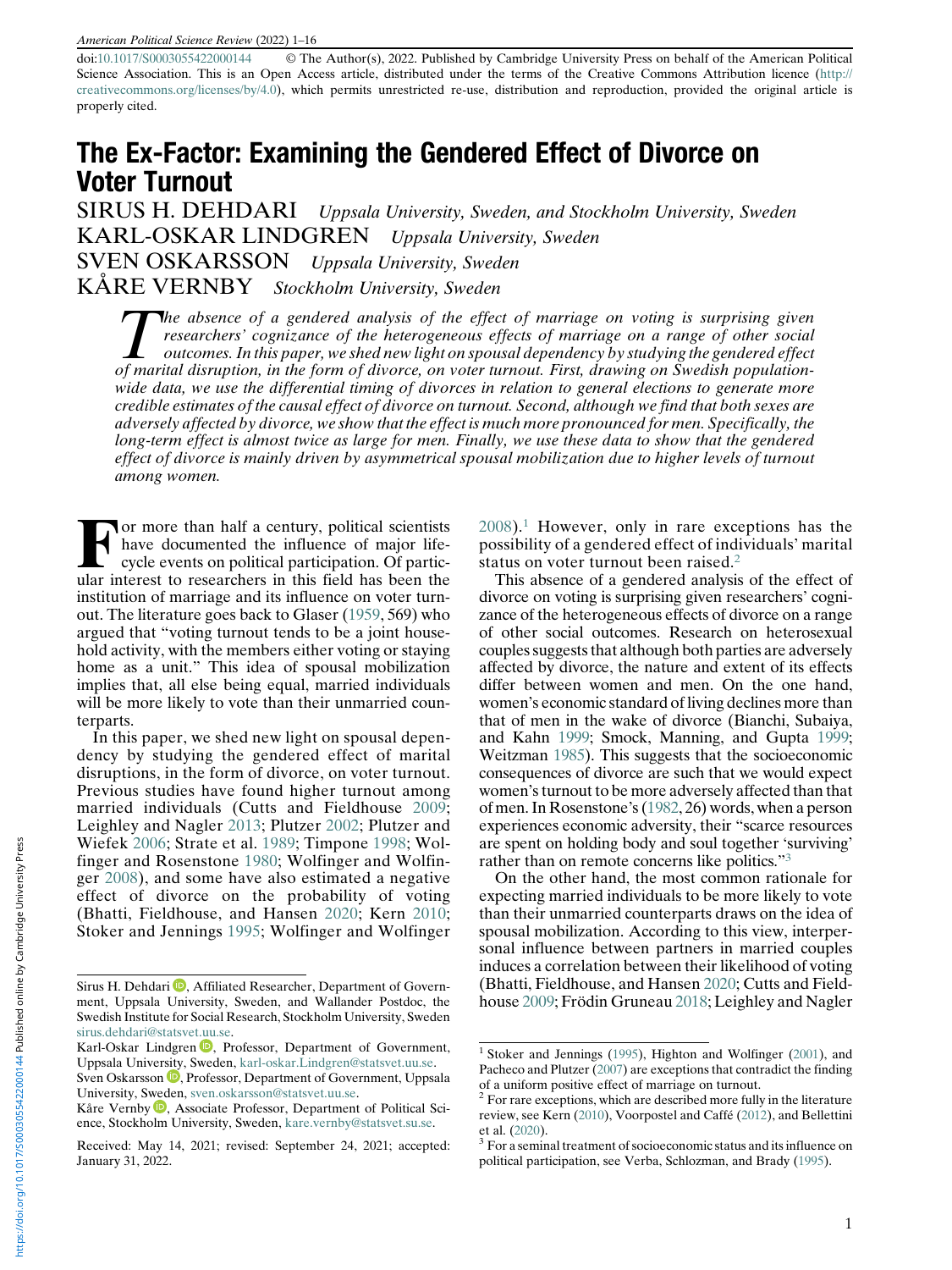[2013;](#page-15-0) Stoker and Jennings [1995](#page-15-8); Timpone [1998;](#page-15-4) Wolfinger and Wolfinger [2008](#page-15-6)).[4](#page-1-0) Therefore, experiencing the loss of one's more politically active partner may cause one to become more passive, and recent research suggests that in the case of voting, the more active partner is often the woman. Specifically, although turnout was historically lower among women than men due to the lingering effects of historical disenfranchisement (Franklin [2004\)](#page-14-7), during the recent decades women in said countries have generally exhibited higher levels of turnout (Carreras [2018;](#page-14-8) Cascio and Shenhav [2020;](#page-14-9) Coffé and Bolzendahl [2010](#page-14-10); Leighley and Nagler [2013\)](#page-15-0). In line with this and, more broadly, with research showing that for men marriage is associated with a greater adherence to social norms (Bersani, Laub, and Nieuwbeerta [2009;](#page-14-11) Umberson [1987\)](#page-15-14), one can therefore theorize that spousal influence will be asymmetrical. Because of their higher baseline probability of voting, women are more likely to mobilize their partners to vote than are men. If this line of reasoning is correct, then, we should expect men's turnout to be more adversely affected by divorce than that of women.

The existing literature thus suggests that divorce among couples will cause a decrease in their voter participation. However, among heterosexual couples it is a priori unclear whether the effect is going to be more dramatic for men or for women. To the best of our knowledge, this paper is the first large-scale systematic attempt to test for the gendered effect of divorce on voter turnout. In order to avoid the potential selection problems inherent in comparing the turnout of divorcees to married couples, and to generate credibly causal estimates of the gendered effect of divorce, we draw on unique Swedish individual-level administrative data that cover three election cycles and include the turnout of all eligible voters. Because the data contain detailed information on the timing of divorce and divorce timing is unrelated to the election cycle, we are able to estimate the causal effect of divorce on turnout.

Our results show that divorce has a substantial negative effect on the likelihood of voting that persists over many years. As a benchmark, consider the immigrant-native turnout gap, which has been cause for concern among political scientists (e.g., Bird, Saalfeld, and Wüst [2011\)](#page-14-12). In our sample, the short-term divorce effect is more than [5](#page-1-1)0% larger.<sup>5</sup> Most importantly, although we find that both sexes are adversely affected by divorce, we show that the effect is much more pronounced for men. Specifically, when a general election occurs in the aftermath of a divorce event, there are clear gendered differences in turnout in women's favor, whereas such differences are absent in couples where the divorce occurs after an election. Probing for the mechanism that underlies the

gendered effect of divorce, we begin by examining the possibility that the divorce effect is driven by changes in socioeconomic status and residential mobility. In line with previous research, the postdivorce standard of living declines considerably for both sexes, but more so for women than for men. Turning to residential mobility, the effects of divorce are also dramatic, but gender differences are fairly small and inconsistent. Therefore, we conclude that although explanations centering on economic distress and residential mobility can help explain why couples' turnout decline following divorce, they fail to provide a rationale for the gendered nature of this effect.

We then move on to examine the possibility that the gendered effect of divorce is driven by asymmetrical spousal mobilization. To do this, we analyze the effect of marriage on voter turnout using the same technique as we did when analyzing the effect of divorce. As Swedish couples tend to cohabit quite long before marrying, marriage constitutes a less clear life-cycle transition than divorce. However, although the effect is less dramatic than for divorce, the results are consistent with spousal mobilization in that marriage causes an increase in turnout. Moreover, as was the case for divorce, this effect is asymmetric and is more pronounced for men. This further supports the hypothesis that the gendered effect of divorce is mainly driven by asymmetrical spousal mobilization. We also show that the negative effect of a divorce is larger for individuals with low premarriage turnout. That is, individuals who "marry up," in the sense of marrying a partner with higher premarriage electoral participation, will experience a more dramatic drop in turnout when the marriage is dissolved. Because more men than women marry up, the woman in a relationship will more often than not be the mobilizing agent, resulting in the observed gendered effect of marriage and divorce on turnout.

Our study advances existing literature in several ways. The first contribution is theoretical in nature, and concerns the assumption that both sexes will be similarly affected by marital disruptions. In fact, we show that existing theories of political participation do suggest that this will typically not be the case. Despite this, and even though researchers have long been cognizant of the heterogeneous effects of divorce on other social outcomes, previous work that has systematically explored the possibility of a gendered effect of marital status on individuals' voter turnout is exceedingly rare.

Second, our modeling strategy, which relies on detailed populationwide data on the timing of divorces and voter participation, allows us to estimate the within-couple causal effect of divorce on voting for up to seven years before and after the event. This strategy allows us to map out the full dynamic response to divorce. Specifically, for each year included in our analysis, we can compare the turnout of both genders with a specific year of reference prior to the divorce event and chart the evolution of the gender gap in voting over the time elapsed since the event. Our strategy also avoids potential selection problems, not the least those inherent in comparing the turnout of divorcees with that of married couples. A further

<span id="page-1-0"></span><sup>4</sup> Frödin Gruneau [\(2018\)](#page-14-4) argues that this effect is partly driven by spousal mobilization of the individuals who "marry up" in socioeconomic terms, and partly by assortative mating (see also Frödin

<span id="page-1-1"></span>Gruneau [[2020](#page-14-13)]).  $5$  The short-term divorce effect for men (women) is about 8 (7.5) percentage points, whereas the immigrant-native turnout gap in our data is about 5 (3) percentage points for men (women).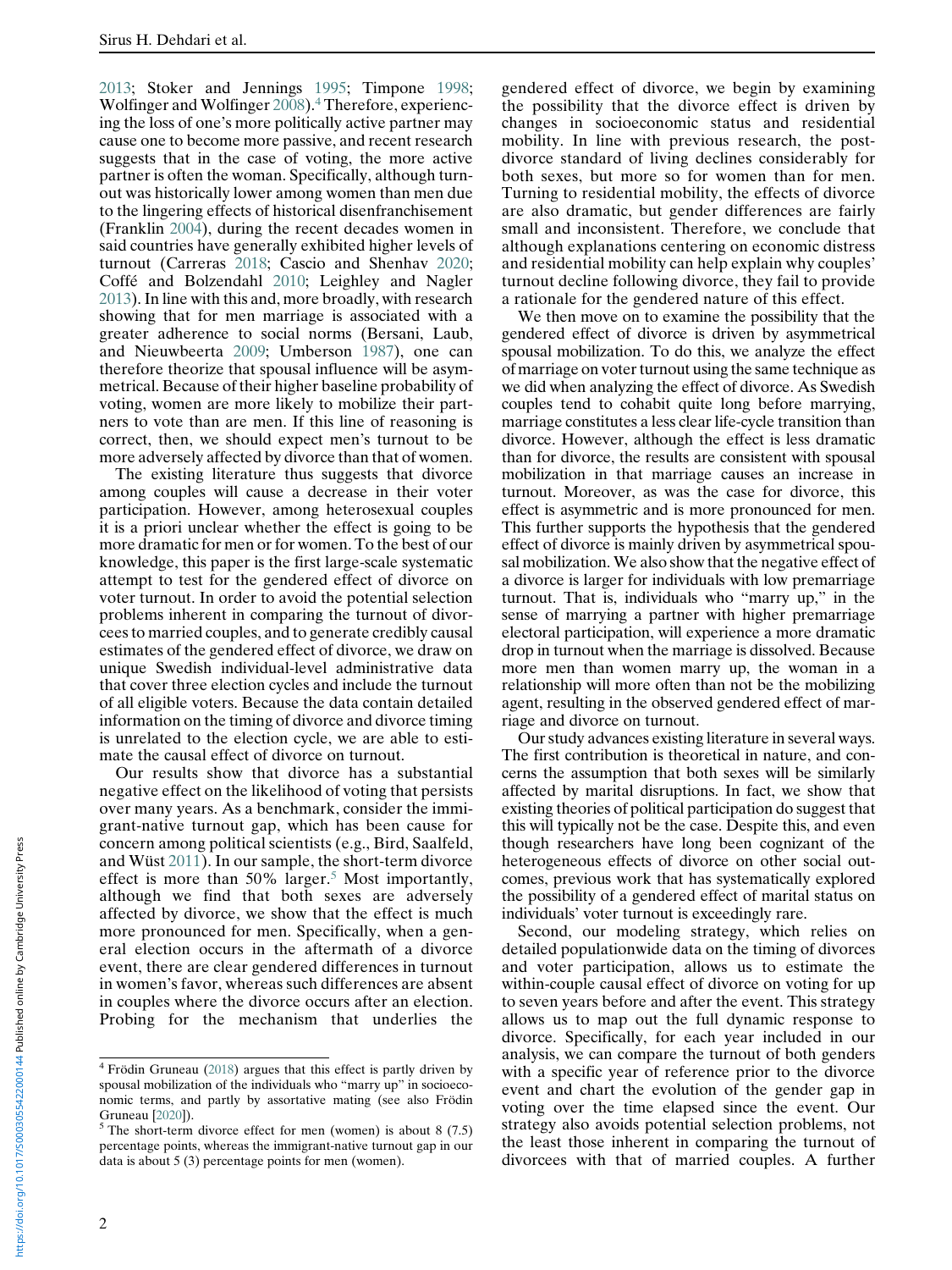advantage of using registry data is that it allows us to avoid potential gender differences in nonresponse bias and overreporting. Specifically, recent research has shown that survey data mask a turnout gap in women's favor (Dahlgaard et al. [2019\)](#page-14-14), indicating that such data would be unsuitable for our purposes.

Finally, much of previous research has focused on comparing the voter turnout of married individuals with that for everyone else, thus ignoring the heterogeneity of the unmarried group, which comprises both those who have never married and the divorced and widowed. There are some exceptions, such as Wolfinger and Wolfinger ([2008\)](#page-15-6), who found significant differences between these different types of unmarried individuals, with divorcees exhibiting the lowest levels of turnout (see also, Stoker and Jennings [\[1995](#page-15-8)]). Although we analyze the effects of both divorce and marriage, the richness of our populationwide data allows us the precision to concentrate our analysis on divorce, which is often a more discrete and dramatic life-cycle event than marriage.

#### EXISTING RESEARCH

Existing research has, with little exception, found turnout to be higher among married individuals (Cutts and Fieldhouse [2009;](#page-14-1) Leighley and Nagler [2013](#page-15-0); Plutzer [2002;](#page-15-1) Plutzer and Wiefek [2006](#page-15-2); Strate et al. [1989](#page-15-3); Timpone [1998;](#page-15-4) Wolfinger and Rosenstone [1980](#page-15-5); Wolfinger and Wolfinger [2008\)](#page-15-6) and that marital disruptions, caused by divorce or the death of a spouse, have a negative effect on the probability of voting (Bhatti, Fieldhouse, and Hansen [2020;](#page-14-2) Hobbs, Christakis, and Fowler [2014](#page-14-15); Kern [2010;](#page-15-7) Stoker and Jennings [1995;](#page-15-8) Wolfinger and Wolfinger [2008\)](#page-15-6). Although these studies generally find a divorce effect (see appendix A.2.12 for an overview), the possibility of a gendered effect of individuals' marital status on voter turnout has rarely been raised.

<span id="page-2-1"></span><span id="page-2-0"></span>On the one hand, there exist theoretical reasons to expect that marital status will be more consequential for women's turnout than for men's. In the words of Wolfinger and Wolfinger ([2008,](#page-15-6) 1515), "[d]ivorced and, to a lesser extent, widowed people fare worse than their married and never-married peers on a variety of social indicators … that are related to voter turnout." And although both women and men suffer significant socioeconomic consequences from divorce, women's economic standard of living declines more in the wake of divorce (Bianchi, Subaiya, and Kahn [1999;](#page-14-3) Smock, Manning, and Gupta [1999;](#page-15-7) Weitzman [1985](#page-15-9)). In addition, women face greater responsibilities as single parents (Leopold [2018](#page-15-15)) and are more likely to move after a divorce (Mulder and Wagner [2010](#page-15-16)). In view of this, and given the prominence of resource-based explanations for political participation (Rosenstone [1982;](#page-15-10) Verba, Schlozman, and Brady [1995\)](#page-15-13), one possible expectation would be that women's turnout will be more adversely affected by marital disruption than that of men (cf. Kern [2010;](#page-15-7) Shore [2020;](#page-15-17) Voorpostel and Coffé [2012\)](#page-15-12).

On the other hand, the idea of spousal mobilization suggests that marital status will instead be more consequential for men's turnout. On this account, married individuals are more likely to vote than their unmarried counterparts because of interpersonal influence between partners (Bhatti, Fieldhouse, and Hansen [2020](#page-14-2); Cutts and Fieldhouse [2009;](#page-14-1) Glaser [1959](#page-14-0); Leighley and Nagler [2013](#page-15-0); Stoker and Jennings [1995](#page-15-8); Tim-pone [1998;](#page-15-4) Wolfinger and Wolfinger [2008](#page-15-6)).<sup>[6](#page-2-0)</sup> This spillover effect may exist because partners remind each other to vote, or they go to the polls together (Bhatti, Fieldhouse, and Hansen [2020\)](#page-14-2), thus reducing the information costs of voting and also increasing the satisfaction derived from the act itself. The spillover effect may also exist because partners exert normative pressure on each other (Blais, Galais, and Coulombe [2019](#page-14-16)). In the words of Abrams, Iversen, and Soskice ([2011](#page-14-17), 234), "if politics is seen as important during an election period in one's network of friends and family, then voting gains social approval and not voting leads to social disapproval."

The loss of one's more politically active partner may thus cause one to become more passive.<sup>7</sup> Although there is a considerable degree of cross-country variation, recent research suggests that in the case of voting, the more active partner is often the woman. Historically, turnout in many democratic countries was lower among women than men, perhaps due to the lingering effects of female disenfranchisement (Franklin [2004](#page-14-7)). More recently, however, this pattern has been reversed in many countries (Carreras [2018](#page-14-8); Cascio and Shenhav [2020](#page-14-9); Coffé and Bolzendahl [2010](#page-14-10); Leighley and Nagler [2013\)](#page-15-0). One potential explanation for this can be found in psychological research on personality traits, which finds that women consistently exhibit higher degrees of conscientiousness (Schmitt et al. [2008\)](#page-15-18). This trait is in turn related to greater adherence to norms, such as the one that states that it is a civic duty to vote (Gallego and Oberski [2012\)](#page-14-18). Consequently, Carreras ([2018](#page-14-8), 40) argues that "these personality differences are critical to explain why women are more likely to go to the polls on Election Day." All this suggests that spousal influence will be asymmetrical. When women vote more than men, we should expect men's turnout to be more adversely affected by divorce.

Given the above, it is surprising that there are only a couple of studies that examine the gendered effect of divorce and separation on political participation. Kern ([2010\)](#page-15-7) uses the British Household Panel Survey to examine the influence of divorce on, among other outcomes, turnout. The study presents separate estimates for women and men, and although they are rather imprecise—in all likelihood due to data limitations the magnitudes of these effects do not appear to differ substantially. Voorpostel and Coffé ([2012\)](#page-15-12) instead use the Swiss Household Panel and find that women's self-

<sup>6</sup> The existence of within-family spillover effects has been documented in get-out-the-vote experiments (Foos and De Rooij [2017](#page-14-19); Nick-erson [2008\)](#page-15-14).<br><sup>7</sup> Frödin Gruneau ([2018,](#page-14-4) 55) argues that a large part of the turnout-

enhancing effect of marriage is driven by "low-educated individuals who have a highly educated partner."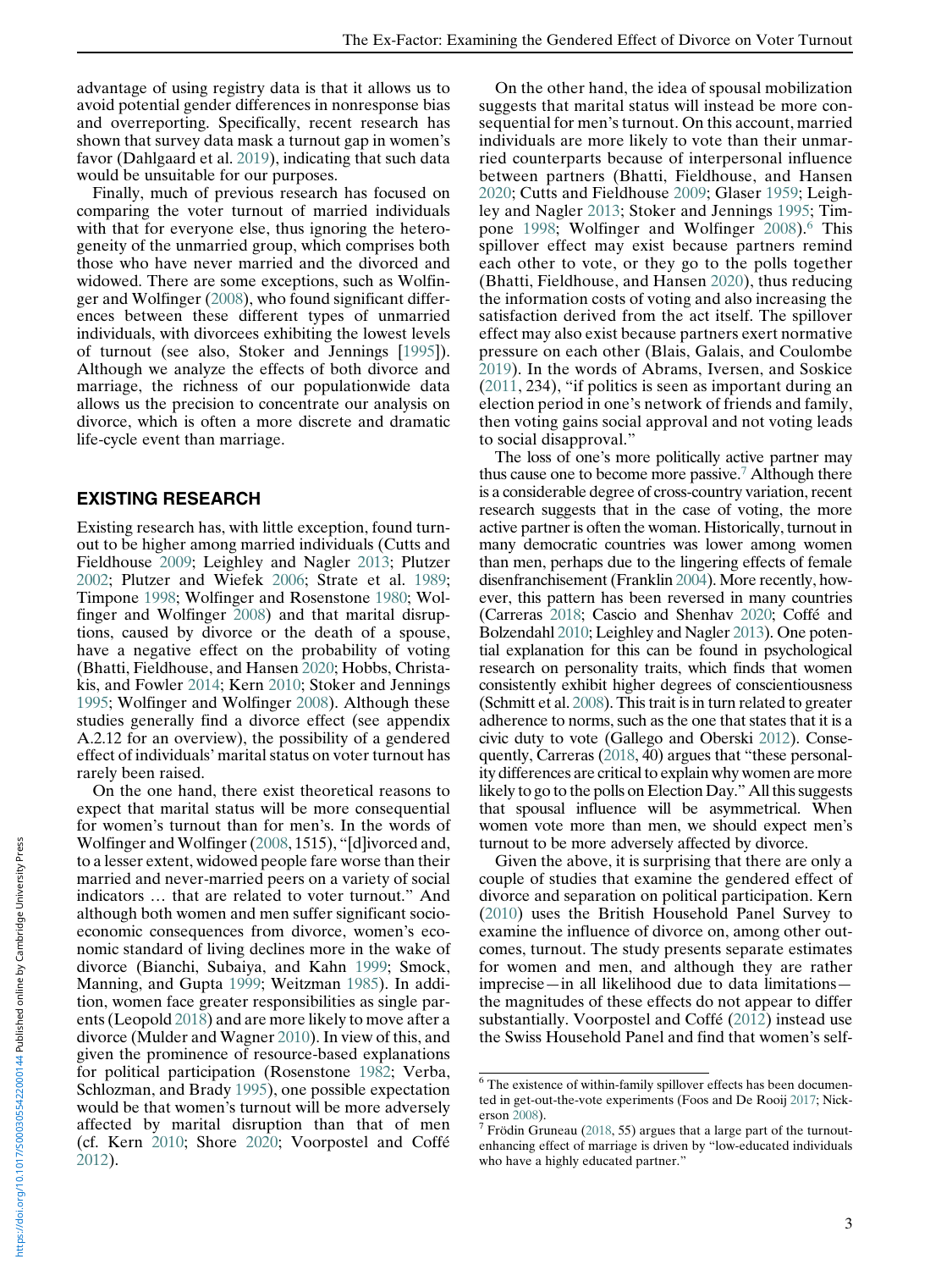reported participation in referenda falls in the wake of divorce or separation, whereas no effect is observed for men. In both studies, the authors had expected a more negative effect of divorce and separation for women because women fare worse on a number of sociodemographic indicators related to turnout.

Although we should be cautious in overinterpreting the results from a few studies that rely on smaller datasets than the one used here, the results, if taken together, are more in line with the theoretical accounts emphasizing spousal mobilization than those emphasizing sociodemographics. Specifically, although women's turnout in many democratic countries has surpassed that of men during recent decades, this is not true of Great Britain and Switzerland. In Great Britain, voter turnout is very similar across genders, so we would not expect gendered spousal mobilization. In Switzerland, where turnout is still higher among men (perhaps due to the late enfranchisement of women), spousal mobilization implies a more negative effect of divorce on women's voter participation. In a new study of voters in an Italian city, finally, Bellettini et al. [\(2020](#page-14-6)) find that marriage has a greater positive influence on voter turnout among men, although there is little evidence of a gendered divorce effect.

As we shall see in the next section, Sweden, which is the focus of the following empirical analysis, exemplifies the broader trend toward higher turnout among women than among men. If spousal mobilization is the main driver, men's turnout in Sweden should fall more in the wake of divorce than that of their female partners. If, on the other hand, sociodemographic changes are the main explanation for the divorce effect, the turnout of women should be more adversely affected than that of men.

#### INSTITUTIONAL SETTING

This study uses populationwide data from Sweden to uncover the influence of divorcing on the turnout of women and men. In order to divorce individuals must, however, first get married. Despite ongoing secularization, it is still fairly common to get married in Sweden. The marriage rate in Sweden lies slightly above the EU average and has been increasing over the last couple of decades. According to available statistics, about 70% of all persons living together in a relationship in Sweden do so as married (Eurostat [2016\)](#page-14-20).

<span id="page-3-0"></span>As in many other Western countries, divorces in Sweden became increasingly common during the course of the last century. The right to no-fault divorce was introduced in Sweden in 1915. Divorce rates increased gradually during the first half of the twentieth century. However, in the mid-1960s, partly as a result of progress in women's social and economic emancipation, divorce rates began to rise rapidly. Between 1965 and 1975, Swedish divorce rates more than doubled, going from about 5 divorces per 1,000 married women to more than 12 divorces per 1,000. In recent decades divorce rates in Sweden have been fairly stable,

currently standing at about 13.8 divorces per 1,000 married women.

Turning to the dependent variable of our study, elections to the Swedish Parliament are held in September every fourth year, and all Swedish citizens aged 18 and older are eligible to vote. By international standards, Swedish voter turnout is fairly high. In recent decades, overall turnout has varied between 80% and 90%. From the 1980s, average turnout for women has been slightly higher than that for men (Statistics Sweden [2012\)](#page-15-19). However, the gender differences in voter turnout become more marked if we zoom in on turnout in certain age groups, as is done in [Figure 1.](#page-4-0)

The graph displays average turnout by gender and age in the three general elections that will be studied here—that is, those held in 1994, 2010, and 2018. As can be seen, women's turnout lies clearly above that of men for all but the very oldest age groups. The reversal of the relationship for older individuals is in all likelihood due to a combination of a cohort effect—the individuals in the oldest age groups were socialized into voting at a time when men voted more than women—and gender differences in mortality patterns. However, from the perspective of this study, the primar insight from [Figure 1](#page-4-0) is that the average turnout is higher for women than for men in the age span during which divorces usually occur.

#### DATA AND METHOD

Turning to the data at our disposal, they mostly derive from various public registers maintained by Statistics Sweden. One of these registers contains yearly information on the civil status of all Swedish inhabitants together with the date when the individual first obtained this civil status code. From these data we can construct start and end dates of the universe of marriages recorded in Sweden during the period 1972– 2019 (an individual is coded as divorced in the registers until he or she remarries). We then match the sample of divorced individuals to another database, which contains detailed yearly sociodemographic data for all Swedes above age 16 for the period 1990–2018. The latter data also include household identifiers that make it possible to link the divorced individuals to their previous spouses.<sup>[8](#page-3-0)</sup>

In the next step, we add turnout data from the three general elections held in 1994, 2010, and 2018. For these three elections, individual-level data on voter turnout have been made available through digitization of the publicly available election rolls. The turnout data cover more than 90% of the electorate for the elections in questions and have been shown to be highly reliable (Lindgren, Oskarsson, and Persson [2019\)](#page-15-20). In addition to this, we have access to digitized turnout data for the

<sup>8</sup> For divorces occurring before 1990, we use household information from the 1980 and 1985 Censuses to identify couples. See the appendix for further details.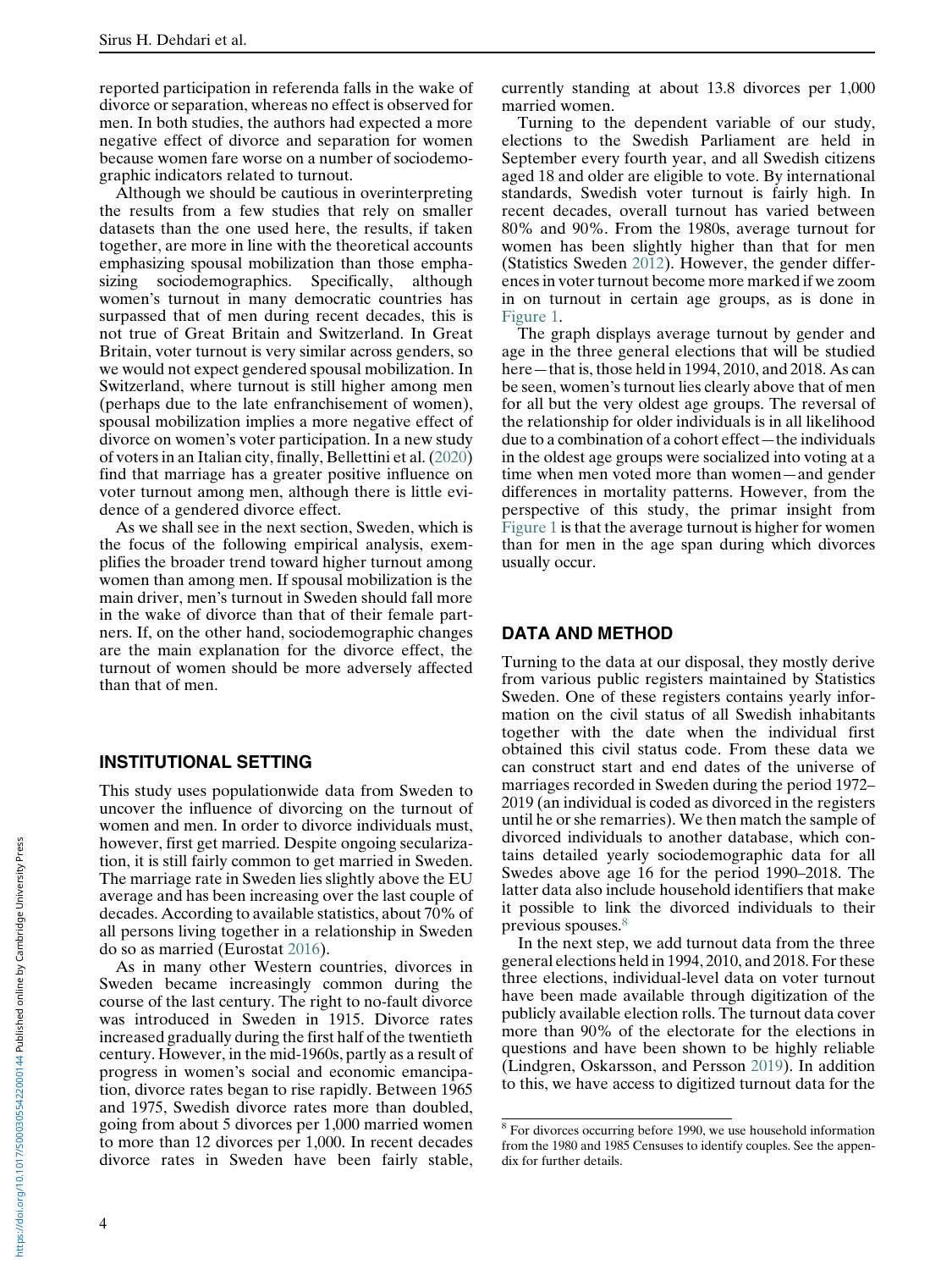<span id="page-4-0"></span>

two general elections of 1970 and 1982, which we will use for some of our analyses.<sup>[9](#page-4-1)</sup> The reason for not including these two earlier elections in our main analyses is that annual data on the socioeconomic indicators are only available from 1990.

From these data, we select all individuals who divorced during the period 1985–2019. We choose 1985 as the start period because 1994 is the first year in which we observe voter turnout. By using 1985 as the start date we get a sufficiently long period before the first election in 1994 while at the same time making sure that a sufficiently large share of the individuals divorcing early in the period are still alive during the two later elections.

In total, there are about 1.4 million unique individuals with a divorce date between 1985–2019 in our data. If the turnout of these individuals could be observed in each of the three elections under study, we would thus obtain a sample of approximately 4.2 million observations. In reality this is not possible, as some of the

individuals divorcing late in the period were too young to vote in 1994 and some of those divorcing early in the period died or emigrated before the later elections. There is also a small amount of missing data in the turnout variable, which further reduces the maximum sample size that can be used for the study. Dropping the individuals who divorced between 1985–2019, yet for whom we lack complete turnout data, leaves us with a sample of about 1.2 million unique individuals and 3.3 million individual-year observations.

We will report some results for this maximum sized sample, but in an effort to strengthen identification and examine potential mechanisms we conduct most of our analyses using a more restricted sample. We provide a detailed description of the various sample restrictions that we invoke and their effects on the sample size in the appendix (see Table A.1). Some of these restrictions are more technical in nature and state that we must be able to link the individuals to their previous spouses and that we must have at least one data point for both spouses. However, two of the restrictions are of more substantive nature. First we exclude all individuals who divorced more than once during the period 1972–2019. The reason for this is that individuals with

<span id="page-4-1"></span> $9$  The data for the election in 1982 were collected, and generously shared with us, by Magnus Carlsson and Dan-Olof Rooth.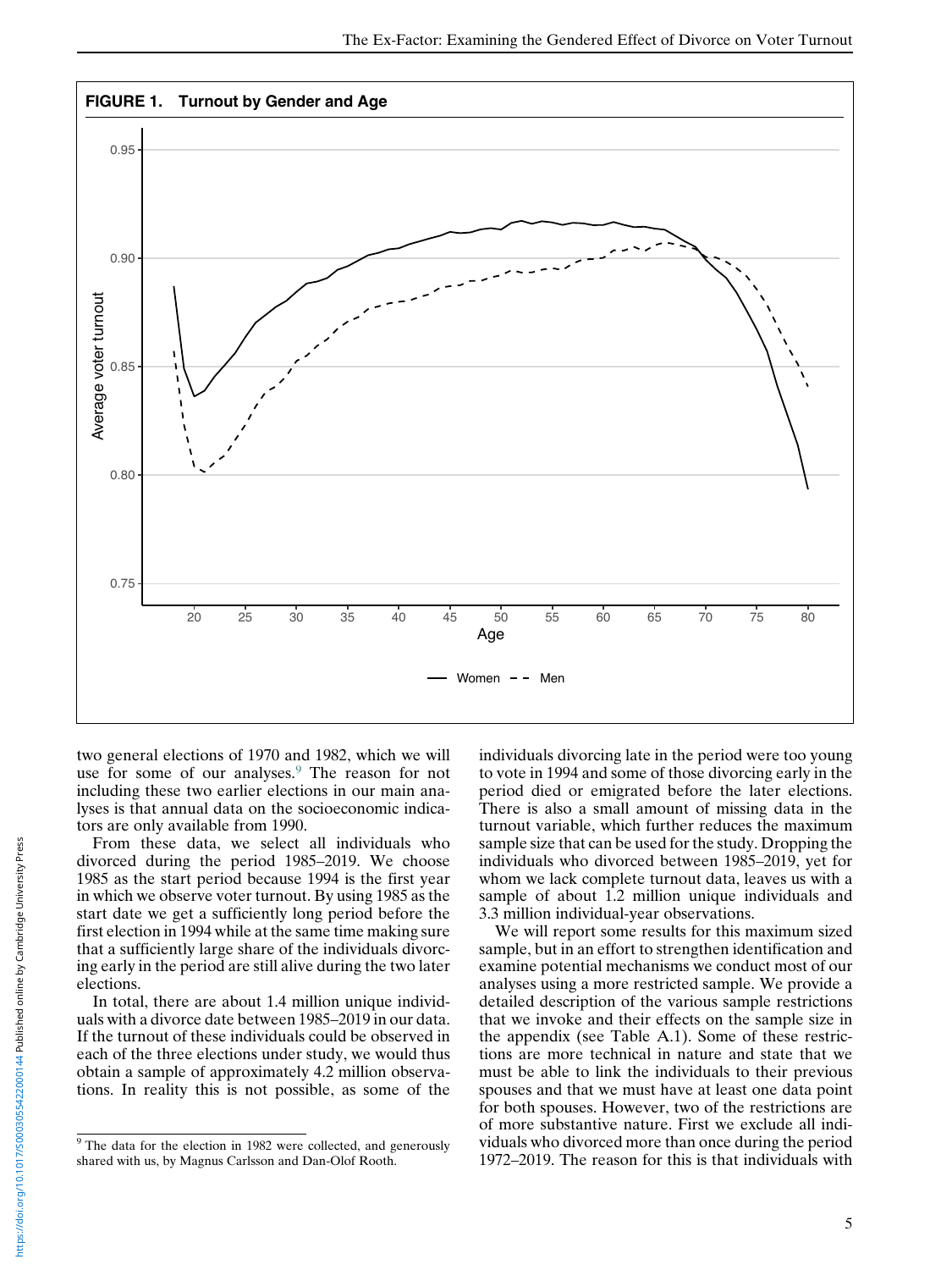multiple divorces can be simultaneously "treated" by two or more divorces, which blurs both identification and interpretation. Second, we exclude information from all elections occurring before the divorcees were initially married. By invoking this restriction we make sure that we use married individuals, rather than a mixture of married and later to be married individuals, as the comparison group when estimating the divorce effect. Once we have imposed these additional sample restrictions, we are left with a final sample of 1,684,967 observations for 739,664 individuals in 369,832 unique couples.

The reasons for invoking these additional sample restrictions become even clearer once we consider the statistical model that we will use to study the divorce effect. To identify the effect of a divorce on the turnout of women and men, we will estimate a dynamic linear probability model of the following form:

<span id="page-5-0"></span>
$$
y_{i,c,t} = \sum_{k=-7}^{7} \beta_k^g D_{c,t}^k + \alpha_1^g D_{c,t}^{k \leq -8} + \alpha_2^g D_{c,t}^{k \geq 8} + \theta^g \mathbf{X}_{i,c,t} + \eta_c + \gamma \overline{y}_{g,c,t} + \varepsilon_{i,c,t},
$$
\n(1)

where  $y_{i,c,t}$  is turnout of individual i, in couple c, in election t, and  $D_{c,t}^k$  refers to a set of dummy variables set equal to one if an individual divorced  $k$  years before an election (negative values of  $k$  indicate that the divorce is to take place  $k$  years after the election). The superscript g attached to the coefficients of these indicators indicates that the divorce effect is allowed to differ by the gender of the individual. For reasons of statistical precision, we estimate a joint effect for divorces taking place more than seven years before  $(\alpha_1^g)$  or after  $(\alpha_2^g)$  the election, respectively. In estimating this model, we will use  $k = -3$  as the reference category—that is, all estimates will be presented in relation to the turnout three years before a divorce. The reason for choosing – 3 as the base year is that, as we will see later, the effect of the marriage troubles are often starting to show some years prior to the actual divorce.

For our main analyses we will thus be reporting the effect of divorcing up to seven years before or after an election, although the coefficients  $(\alpha_1^g)$  and  $(\alpha_2^g)$  will capture the average effect of divorces occurring outside this seven-year window. Admittedly, it would be interesting to extend the observation window beyond seven years to further analyze the persistence of the divorce effects. A drawback of increasing the observation window, however, is that the composition of divorces and elections will change with the length of the follow-up period. For instance, it is only for individuals who divorced fairly early in the period that we can study the development of turnout 15–20 years after a divorce. Therefore, we consider the observation window of seven years as a reasonable compromise, but we will be reporting results for a longer window  $(\pm 15 \text{ years})$  as a robustness check.

Along with the variables that capture the effect of divorce timing, our model includes some additional controls. The vector  $X_{i,c,t}$  comprises a small set of predetermined individual characteristics, such as sex, years of education, and immigrant background, whereas  $\eta_c$  denotes a full set of couple fixed effects. The inclusion of the couple fixed effects in the model means that we will only use the within-couple variation in turnout to identify the divorce effects for women and men, which greatly reduces the risk of omitted variable bias.

In studying voter turnout, it is fairly standard to control for age and election year fixed effects. In the presence of the couple fixed effects, however, the election year variable will be perfectly collinear with the divorce timing variable. If we instead replace the couple specific effects with individual fixed effects, as will be done as a robustness check, the age effects too will become perfectly collinear with divorce timing. To circumvent this problem, we instead add a control for expected turnout given an individual's birth cohort, sex, and the year of election  $(\bar{y}_{g,c,t})$ . More precisely, we do this by calculating the mean turnout in the entire electorate for all unique combinations of birth year, sex, and election year and add this average as a control to our model. This procedure is akin to residualizing the dependent variable with respect to the three variables used to construct the groups. By adding this control to the model, we can adjust for the effect of age and election year without causing collinearity. Our approach rests on the assumption that the age and election year fixed effects are the same for the population of divorcees as for the electorate as a whole.

In our main analyses we will thus apply the estimation procedure described by [Equation 1](#page-5-0) to our final estimation sample, which includes about 1.7 million observations for the group of individuals who got divorced between 1985 and 2019. In [Table 1](#page-6-0), we present some basic descriptive statistics for this sample.

Voter turnout in general elections is high in Sweden, and in our sample the average turnout is 87% for men and 89% for women. The average number of years of schooling is slightly below 12 years for men and slightly above 12 years for women, and about a quarter of our sample has immigrant background, which here means that either the individuals themselves or at least one of their parents were born abroad. The average age when experiencing a divorce is 44 years for men and 42 years for women. As explained above, the exact number of observations will differ across individuals and couples, but we have the maximum number of observations (three for individuals and six for couples) for about about 40% of all individuals and one-third of all couples (see Table A.2 in the appendix).

#### IS THE DIVORCE EFFECT GENDERED?

In analyzing how divorce affects voter turnout among men and women, it is illuminating to begin by looking at the bivariate relationship between turnout and divorce timing. To this end, [Figure 2](#page-6-1) displays average voter turnout by month since divorce at election time. For instance, turnout at month 12 is the average turnout for those that divorced 12 months before the election, and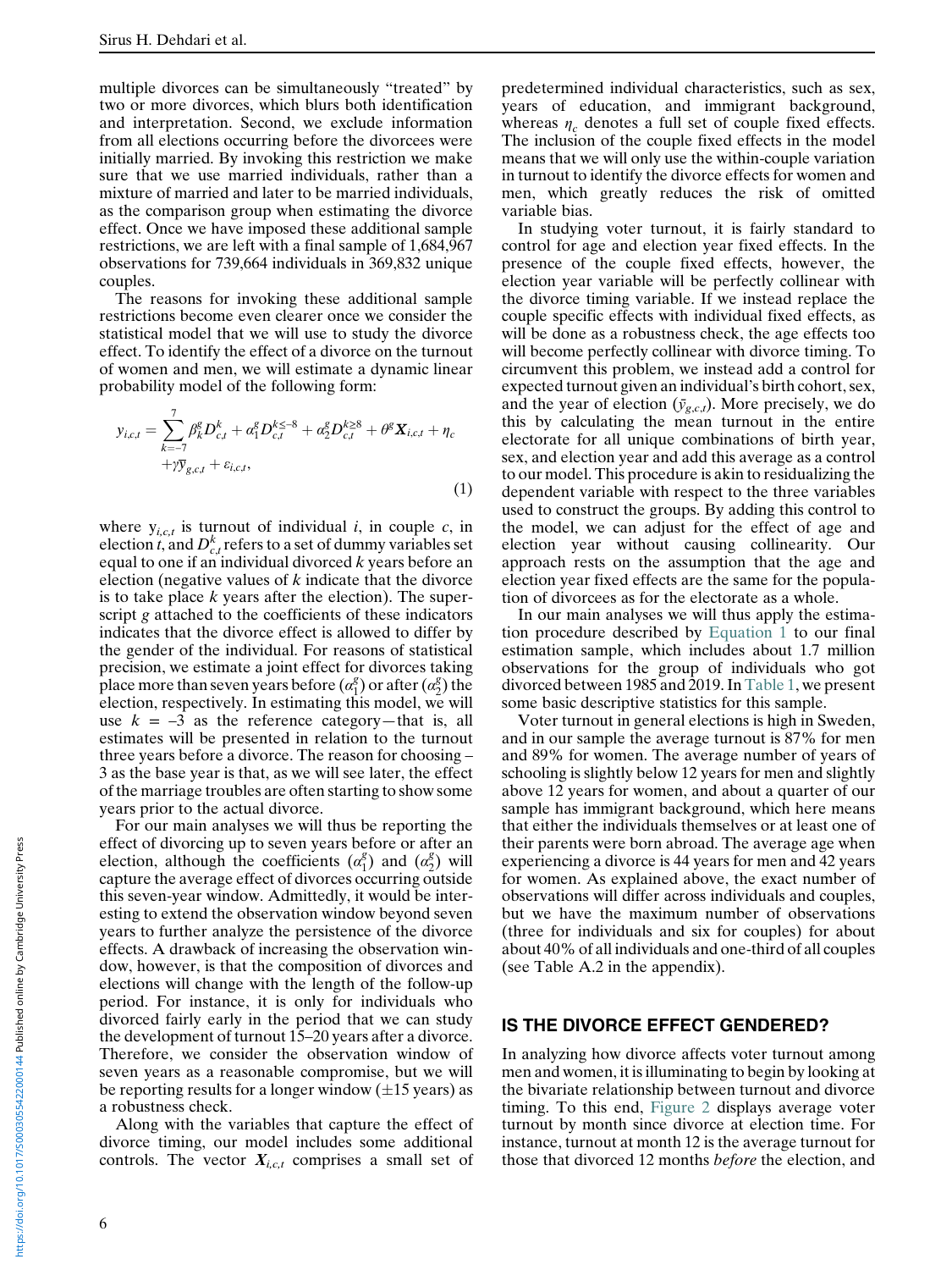## TABLE 1. Descriptive Statistics

<span id="page-6-0"></span>

|                      | Men     |       | Women   |       |
|----------------------|---------|-------|---------|-------|
|                      | Mean    | SD    | Mean    | SD    |
| Turnout              | 0.87    | 0.33  | 0.89    | 0.31  |
| Years of education   | 11.75   | 2.56  | 12.08   | 2.49  |
| Immigrant background | 0.22    | 0.41  | 0.23    | 0.42  |
| Age at election      | 51.76   | 12.69 | 49.81   | 12.99 |
| Age at divorce       | 44.26   | 9.66  | 41.80   | 9.59  |
| Year of divorce      | 2001.84 | 9.57  | 2001.57 | 9.60  |

<span id="page-6-1"></span>

turnout in month –12 is the average turnout for those experiencing a divorce 12 months *after* the election. This figure is based on the largest sample possible that is, we only require that the divorce should have taken place within seven years (84 months) and that we have information on turnout for the individuals being divorced. The results presented in [Figure 2](#page-6-1) are thus not affected by the additional sample restrictions that we use in our later regression analyses, and which, among other things, require that an individual is only divorced once and is married in the predivorce period.

As can be seen, married women and men have fairly similar turnout rates before their divorces. For

instance, in elections occurring three years prior to a divorce, the average turnout is around 87% among women as well as men. Turnout then starts to decline for both sexes. For women and men divorcing right around the time of an election, the turnout rates are only about 80% and 78%, respectively. Once the divorce has taken place, turnout rates start to rise again, but as can be seen they still remain below their predivorce levels seven years after the divorce.

The pattern displayed in [Figure 2](#page-6-1) suggests three important findings. First, a divorce has a substantial negative effect on voter turnout for both women and men, and this effect starts to materialize already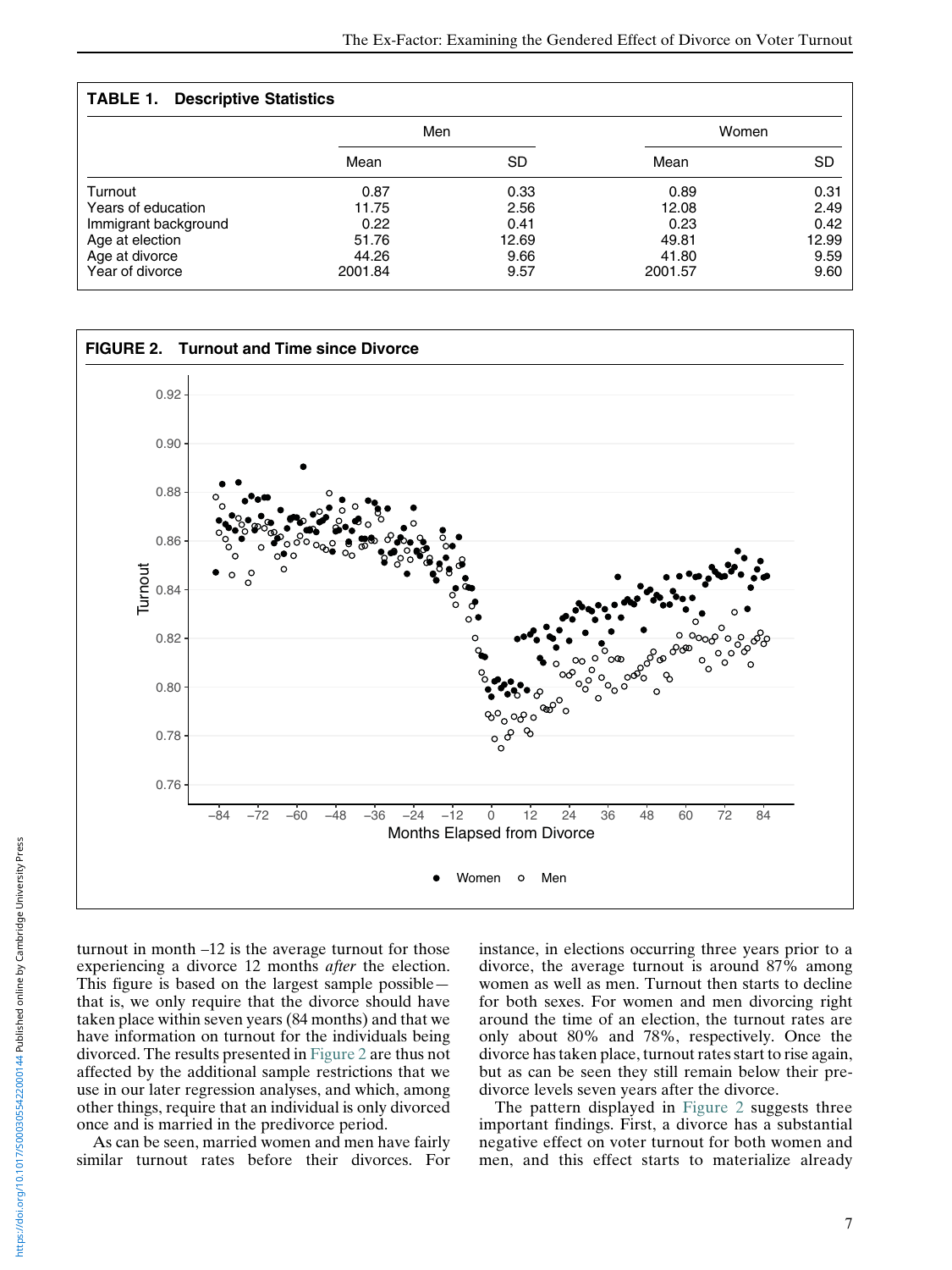<span id="page-7-0"></span>

2–3 years prior to the actual divorce, although it is most marked right around the time of the divorce. Second, the reduction in turnout seems to be fairly long-lasting as it is clearly visible still seven years after the divorce. Third, whereas a divorce is associated with lower turnout rates among both sexes, men seem to experience a larger drop in turnout when going through a divorce.

To examine whether these findings hold up to closer scrutiny, we next estimate the regression model described in [Equation 1](#page-5-0) using yearly data. In doing so, we also impose the larger set of sample restrictions described above, meaning that the following analyses will be based on a subset of the data used for [Figure 2.](#page-6-1) One important advantage of the regression framework is that it allows us to account for the influence of age and election-year effects. Equally important, the inclusion of couple-fixed effects means that the divorce effect is estimated based only on within-couple variation in turnout. The couple-fixed effects will effectively control for all factors that remain constant over time for the couples going through a divorce. All models include controls for sex, immigrant background, and years of schooling.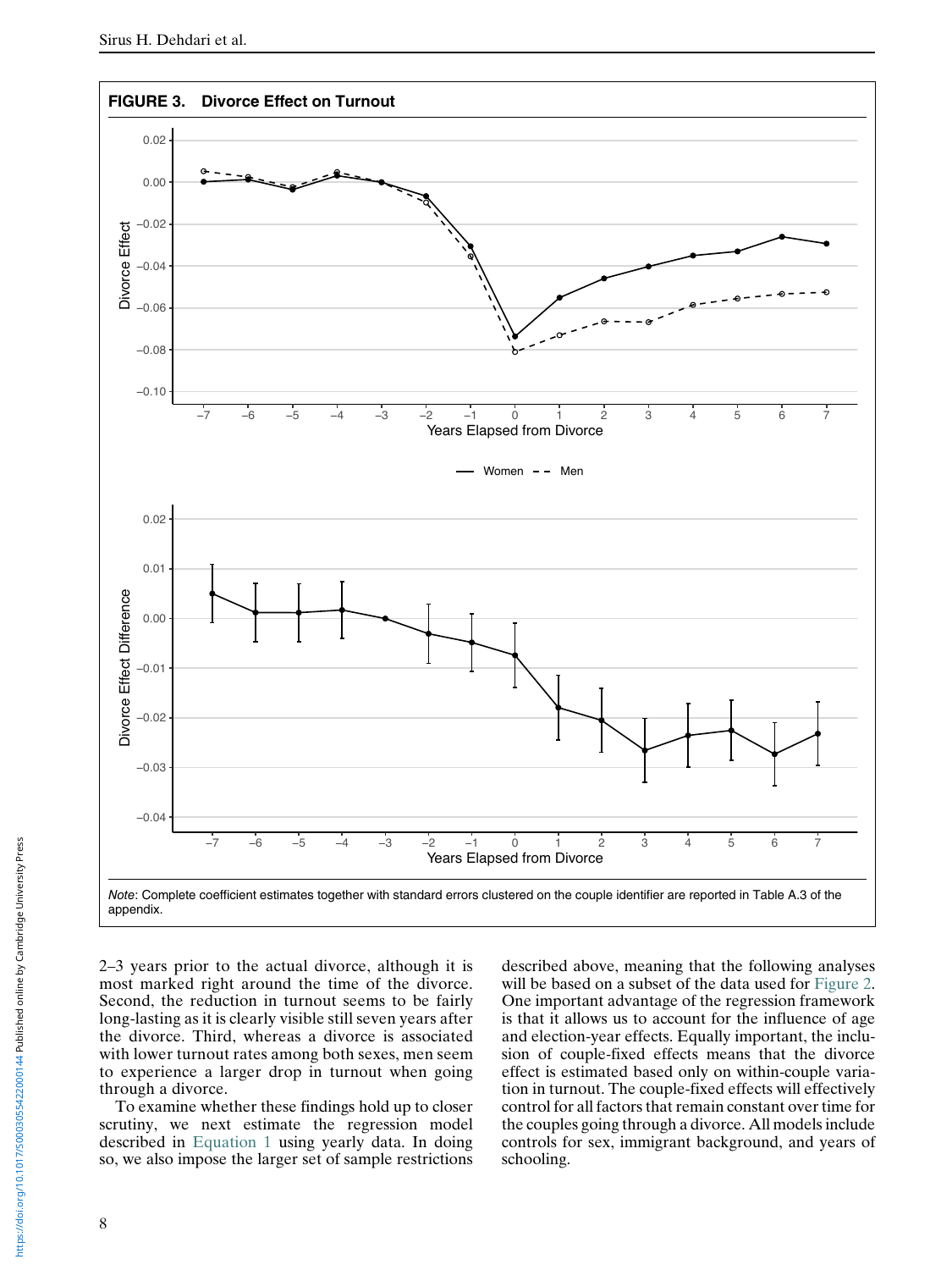<span id="page-8-0"></span>

The upper panel of [Figure 3](#page-7-0) shows estimated divorce effects for women (solid line) and men (dashed line) based on our regression model. Because [Figure 2](#page-6-1) indicated that turnout rates start to decline already a couple of years before the divorce, we use the year –3 as our reference category. Thus, all effects are measured in comparison with turnout in elections taking place three years prior to the divorce.

Overall, the regression results mimic those of the bivariate analysis. We observe stable turnout levels for both sexes until three years before the divorce, then turnout starts to decline. If we compare turnout in the year of the divorce to turnout three years prior to the divorce, the drop in turnout is about 7.5 percentage points for women and slightly above 8 percentage points for men. As time passes, the turnout rates gradually start to increase again, but the recovery is faster for women than for men. Seven years after the divorce, women are about 3 percentage points less likely to vote than they were as married, whereas the corresponding figure for men is about 5.5 percentage points.

The regression results thus corroborate the finding that men's turnout is more adversely affected by a divorce. To further illustrate this, the lower panel of [Figure 3](#page-7-0) shows the differences in the divorce effects for women and men together with 95% confidence intervals. As can be seen, the gender gap in the divorce effect begins to materialize a couple of years before the divorce and then the gap gradually grows until three

years after the divorce when it stabilizes around 2.5 percentage points. The gender differences in the divorce effect are statistically significant at the 5% level from year 0 and onward (the regression coefficients together with clustered standard errors are reported in Table A.3 of the appendix).

## WHY IS THE DIVORCE EFFECT GENDERED?

The previous findings provide clear evidence that going through a divorce suppresses voter turnout, and that this effect is particularly pronounced for men. However, so far our analyses tell us little about why this is the case. In this section, we attempt to remedy this by investigating various potential causal mechanisms.

In the section on existing research, we discussed some different reasons why a divorce should affect voter turnout and why that effect may differ between women and men. A first possibility is that the divorce effect is driven by changes in socioeconomic status and residential mobility. Going through a divorce is typically associated with a decline in the socioeconomic position of an individual and a higher probability of residential mobility, two factors that previous research suggests are associated with lower voter turnout (e.g., Rosenstone [1982](#page-15-10); Squire, Wolfinger, and Glass [1987\)](#page-15-21). To the extent that divorces affect the socioeconomic status and residential mobility of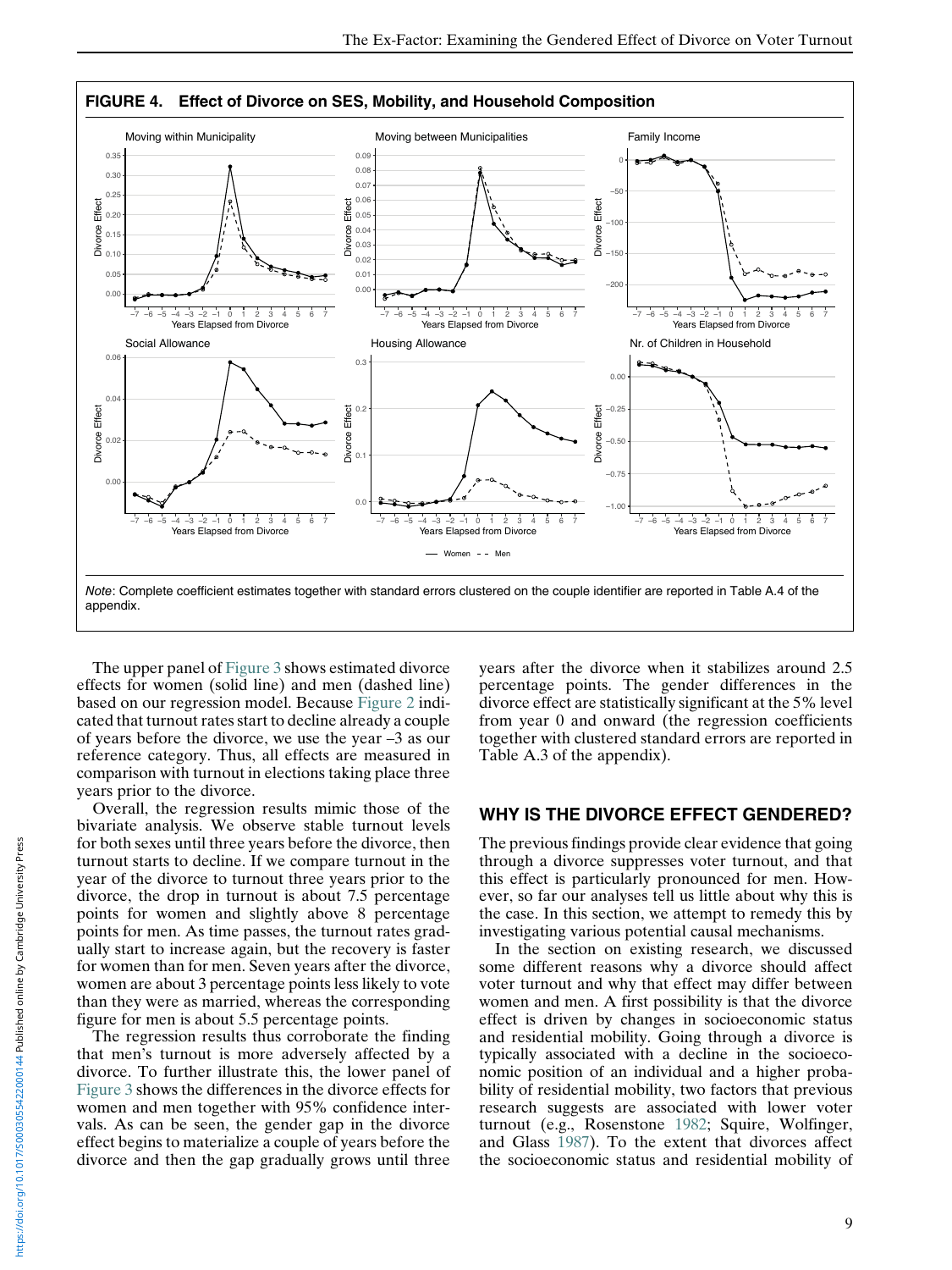<span id="page-9-1"></span>

women and men differently, this could potentially also help explain why going through a divorce seems to affect the turnout of women and men to different degrees.

In addition, women are more likely to continue to live with their children after a divorce. This have led some scholars to suggest that a divorce should have more detrimental consequences for women's turnout because they will have "less time to participate in political and social life" (Voorpostel and Coffé [2012,](#page-15-12) 30). On the other hand, because women are more likely to continue to live together with their children and take responsibility for their daily social activities they are also less likely to become socially isolated after going through a divorce. Because social isolation is known to be strongly related to political inactivity (e.g., Putnam [1995](#page-15-9); Reilly [2017\)](#page-15-6), this mechanism posits that women's role as the primary caregiver will mitigate, rather than enhance, the negative divorce effect on turnout.

In [Figure 4](#page-8-0) we report how residential mobility, socioeconomic status, and household composition develop for men and women after a divorce. The analyses are based on the same data and regression setup as that used for our main analyses.

<span id="page-9-0"></span>The first two subgraphs show that the the probability of moving both within and between municipalities increases substantially for both sexes around the time

of the divorce. The next three subgraphs show how family disposable income (expressed in 1,000 SEK and 2010 constant prices) and the probability of receiving positive amounts of means-tested social and housing allowances develops with divorce timing. As can be seen, a divorce has large negative economic consequences for both sexes, but in particular for women. For women, the average family disposable income drops by 40%–50%, and their probability of receiving social or housing benefits more than doubles when going through a divorce. The last subgraph shows that women are more likely to continue to live with their children after a divorce. For women, the number of children under the age of 18 in the household drops by about 0.5 children when divorcing, whereas the corresponding reduction for men is about one child per household.[10](#page-9-0)

The key question here, however, is to what extent the effects reported in [Figure 4](#page-8-0) can help account for the divorce effect on voter turnout. One way to examine this is by performing a mediation analysis in which we

<sup>&</sup>lt;sup>10</sup> For divorced couples with shared custody of their children, the rules say that the children should be registered in the household where they usually spend their nights. For the increasing number of children who alternate between their divorced parents on a weekly basis this measurement may therefore not reflect where children actually live.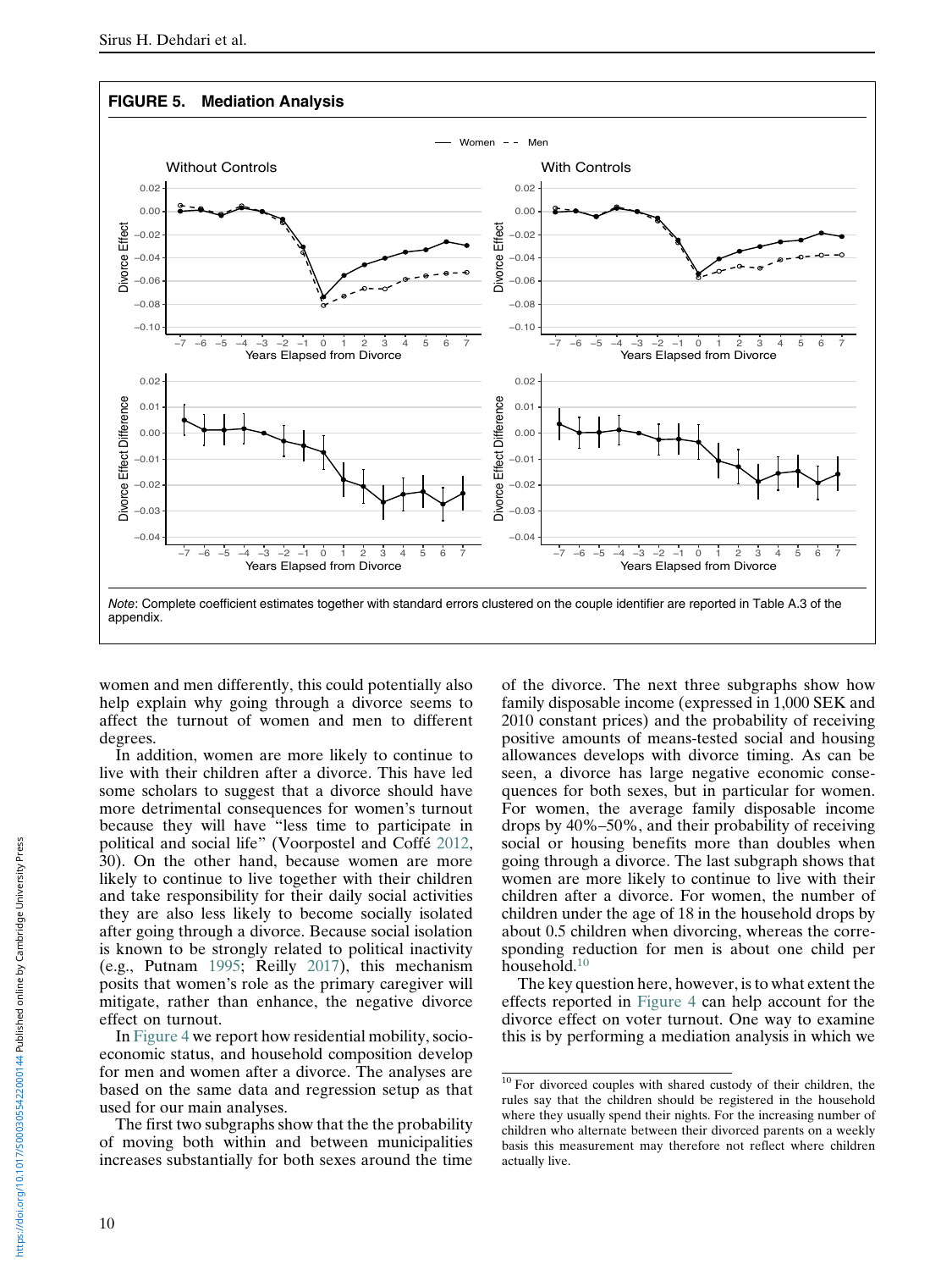<span id="page-10-0"></span>

add controls for socioeconomic status and residential mobility to our baseline regression model and observe how much the divorce effect changes in response. [Figure 5](#page-9-1) displays the results from such an analysis. For reasons of comparison, the left part of the figure reproduces the results for the model without controls for potential mechanisms, whereas the rightmost part shows the divorce effects once the variables studied in [Figure 4](#page-8-0) have been added as controls.

By comparing the two graphs in [Figure 5,](#page-9-1) we can see that the drop in voter turnout associated with the divorce becomes somewhat less pronounced once we control for the potential mechanisms. In the baseline model, divorce reduces turnout by about 7.5 percentage points for women and 8 percentage points for men, whereas the corresponding figure in the model with mechanism controls is about 6 percentage points for both sexes. To judge from these results, the intermediary variables can help account for about one-quarter of the overall effect of divorce on turnout.

Turning instead to the difference in the divorce effect for women and men, the gap decreases by about one percentage point from 2.5 to 1.5 percentage points when adding the additional controls to the model. Closer inspection reveals that this drop is entirely due to the variable measuring the number of children living in the household. If we remove this variable from the analysis but retain the controls for SES and residential mobility, the gender difference in the divorce effect remains at 2.5 percentage points. The results thus suggest that changes in SES and residential mobility are not very helpful in explaining why turnout develops differently for women and men following a divorce. However, the fact the gender gap in the divorce effect diminishes by about 40% when controlling for the number of children in the household could be taken to indicate that the reason for the gendered divorce effect is social rather than economic in nature. This observation thus points us in the direction of the spousal political mobilization hypothesis, which was the second potential mechanism highlighted in the theoretical section.

To recap the argument, the spousal mobilization theory posits that because voting is often a joint household activity, more politically active individuals should mobilize their less politically active partners. In a context such as the Swedish one, where voter turnout is higher among women than men, this could potentially help explain why men's turnout is more negatively affected by a divorce. It is equally important to note that this line of reasoning also implies that men's voter turnout should increase more when a couple is formed.

Unfortunately, we cannot observe how the turnout levels of women and men are affected by initial family formation because the household indicator at our disposal only identifies couples who are either married or cohabiting with joint children, whereas cohabiting couples without children are treated as separate households. So as a second best, we decided to examine how turnout varies with the time from marriage for the individuals in our sample. To do this, we use additional data on turnout from the general elections in 1970 and 1982. The results from this analysis are reported in [Figure 6](#page-10-0). In the leftmost panel, we plot the average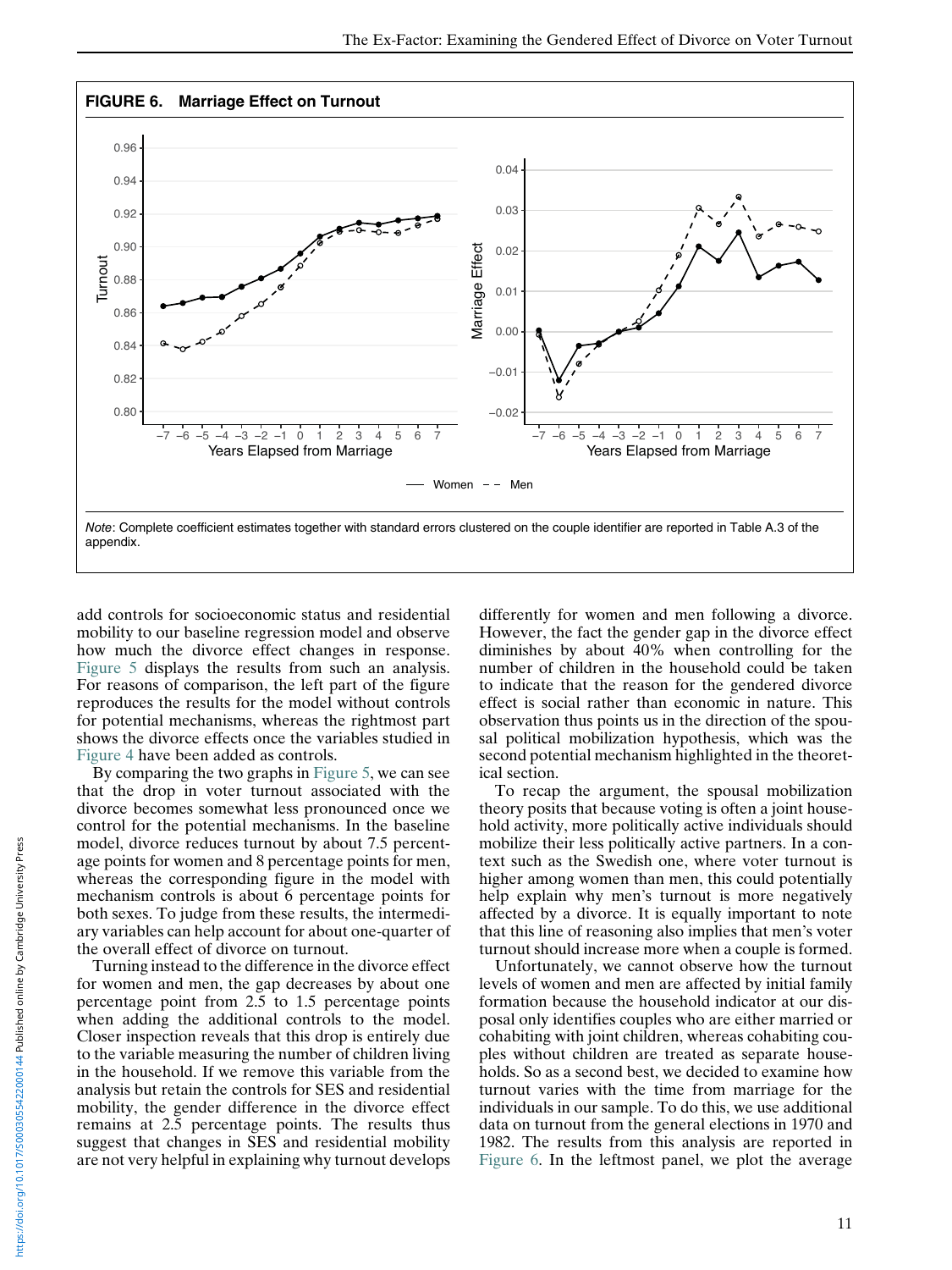<span id="page-11-1"></span>

turnout, together with 95% confidence intervals, for women and men by years elapsed from marriage<sup>11</sup>. The rightmost panel instead reports the results from a regression model of the same type as that used to study the effect of a divorce.

Beginning with the leftmost panel, we see that men have lower turnout than women when unmarried, but that this difference largely disappears once they get married. Although marriage seems to foster higher turnout among both women and men, the effect is thus particularly pronounced for men. This effect becomes even clearer when examining the regression results presented in the rightmost panel. Despite the fact that it is common for Swedish couples to cohabit for some time before getting married, we observe a clear marriage effect on turnout. Moreover, this effect is stronger for men. Turnout develops very similar for both sexes until 1–2 years before the marriage, after which men's turnout suddenly starts to increase at a faster rate. If we compare post- and premarriage turnout, we see that this difference is about 1–1.5 percentage points larger for men than it is for women.

The pattern shown in [Figure 6](#page-10-0) is thus a mirror image of the effects of martial disruptions presented earlier. Just as men's turnout is more negatively affected by a divorce, it is also more positively affected by marriage, which is in line with the spousal mobilization hypothesis. Thus, before getting married, turnout is usually somewhat lower for men than for women; however, once they marry, men's turnout converges to that of women's. One likely reason for this is that having a voting spouse tends to mobilize some individuals who would have otherwise abstained from voting, and because the baseline probability of voting is lower for men, husbands are more likely to become mobilized by their wives than vice versa. However, when a marriage is dissolved, this spousal mobilization effect disappears and the divorce becomes particularly detrimental to the turnout of men.

We have argued that Swedish women tend to possess higher underlying propensities to vote and that they are therefore more likely to act as mobilizers in a married couple. But not all women have a higher baseline probability to vote than their spouses. Therefore, an alternative means of examining the validity of the spousal mobilization mechanism is to study how the divorce effect varies with a proxy for the spouses' underlying propensities to vote: premarriage turnout. To do this, we first classify the premarriage turnout of husbands and wifes as either high—if they voted in all premarriage elections for which we have data—or low—if they abstained from voting in at least one election when unmarried. We then estimate our baseline model for couples where the premarriage turnout

<span id="page-11-0"></span> $11$  When calculating these averages, we have adjusted for the difference in average turnout between elections.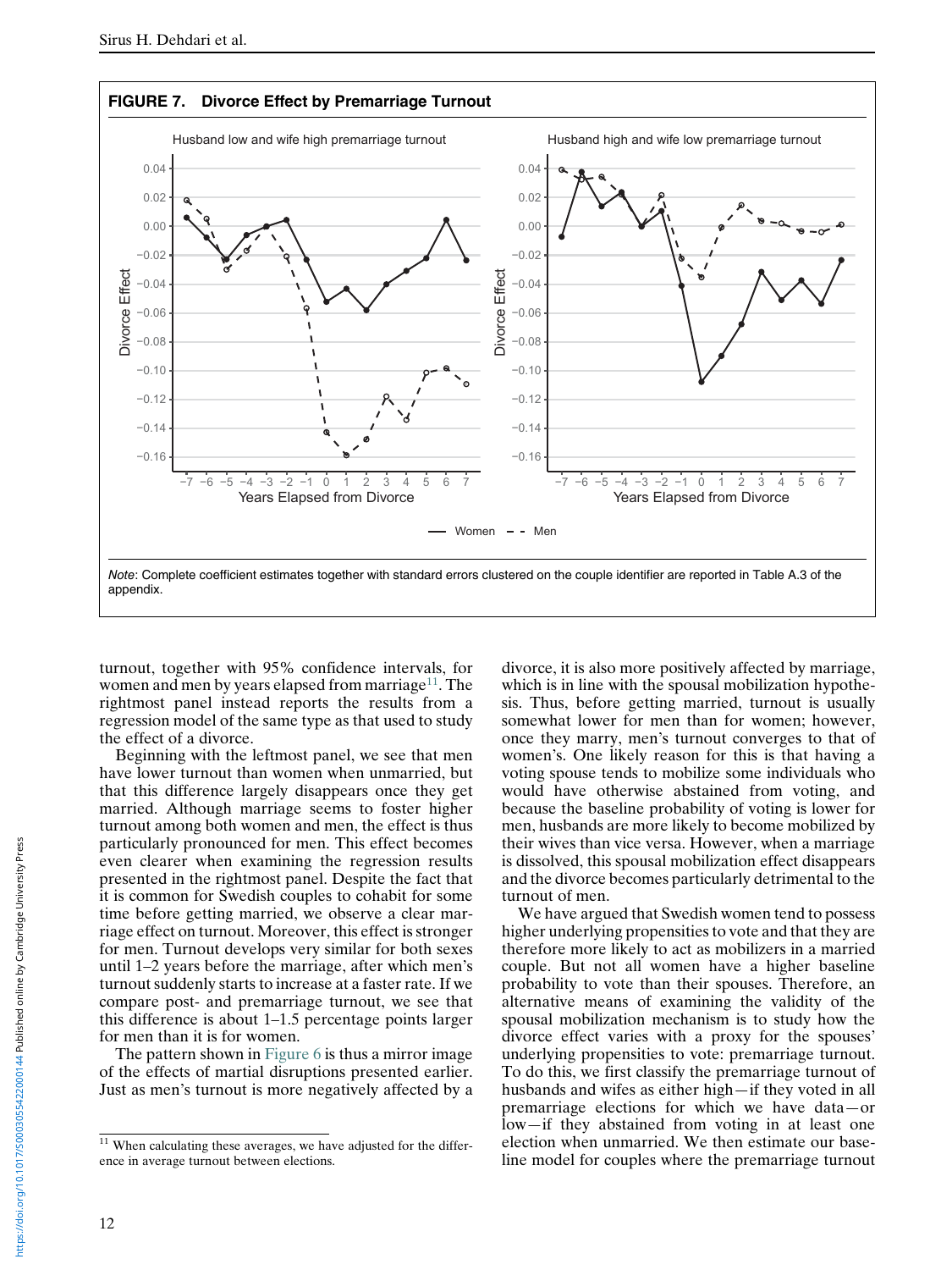of the two spouses differ. If the gendered divorce effect is, at least partly, driven by the spousal mobilization mechanism the direction of the divorce effect should differ depending on whether it is the husband or the wife who is the most politically active partner.

The main thing to note is that the gender gap in the divorce effect is reversed as we go from the leftmost to the rightmost graph in [Figure 7](#page-11-1). Thus, in couples where the wife was more likely to vote as unmarried (left graph), the negative effect of divorce is more pronounced for men. However, in couples where it was the husband who had the higher premarriage turnout (the right graph), we instead observe a larger effect of divorce on the wife. It is important to note that the gendered effect of divorce that we have documented exists because the scenario depicted in the left graph is more common.<sup>[12](#page-12-0)</sup>

Admittedly, these results are a bit more noisy than our previous results, as we lose almost 90% of the data when zooming in on this subset of couples with incon-gruent premarriage turnout.<sup>[13](#page-12-1)</sup> However, the difference in the gendered response between the two groups is fairly striking, and it serves to further underscore the importance of the spousal mobilization mechanism for understanding the gendered effect of divorces on voter turnout. Judging by these results, being in a marriage will have a larger influence on the turnout of the spouse with the lower baseline probability of voting, who is more often the husband than the wife. However, in contexts where men vote to a higher extent than their spouses, we could expect the opposite pattern to appear, which it does.

We have also performed a number of sensitivity analyses designed to check the robustness of our main findings (reported in the appendix). For instance, we show that we obtain very similar results if we drop the expected turnout control from the specification and instead include different combinations of couple, age, and election year fixed effects in the model (see Figure A.1) or if we estimate a model with individual fixed effects instead of couple fixed effects (Figure A.2). Moreover, none of the findings change if we relax all nonnecessary sample restrictions (Figure A.6) or if we restrict attention to the subset of the sample for which we can observe the turnout behavior of both spouses in all three elections (Figure A.3). We also obtain virtually identical results if we use a fixed effects logit model to estimate the divorce effect (Figure A.4).

The appendix also contains results from some additional analyses of more substantive interest. To further examine the persistence of the divorce effect, we extend the observation window around the election and find that the effect of the divorce extends far beyond the period used for the main analysis. Fifteen years after a divorce women's turnout is 1.5 percentage

points below their predivorce level, whereas the corresponding figure for men is almost 4 percentage points (Figure A.7).

Another set of analyses seeks to establish the generalizability of our main findings and determine the extent to which they are applicable to groups and countries other than those used for our main analyses. In one of these analyses, we compare our sample of divorcees with another group of individuals who got married between 1975 and 2005 but who never divorced. We find that the turnout gap between the two groups is largest during the period when the individuals in the divorcee group are going through their divorces, whereas turnout is more similar in young and old ages (Figure A.9). In our view, this pattern suggests that we would have observed similar drops in turnout among the individuals in the nondivorcee sample had they been subject to a divorce. This interpretation is further supported by the fact that we observe similar marriage effects on turnout for the nondivorcee groups as we do in our main sample (Figure A.10).

Not all couples marry, however, so we have used the available household data to study the effect of separations. A drawback with these data is that unmarried couples who live together without common children are treated as separate households. With this caveat in mind, we observe very similar effects of separations as we do for divorces (Figure A.5). This suggests that our findings should also be applicable to individuals who live together under marriage-like circumstances without being married.

On a slightly different note, we have also examined whether our findings depend on the age of the children at the time of divorce. We find that the main pattern looks similar regardless of children's age, but the effects are more marked in families with younger children (Figure A.8).

Finally, to assess whether our findings can be generalized to countries outside Sweden, we have performed additional analyses using data from the National Longitudinal Survey of Youth (NLSY) and the European Social Survey (ESS). First, the results from a crosssectional bivariate analysis of the NLSY data are in line with the pattern displayed in [Figure 2](#page-6-1) above and suggest that men's voter turnout is more negatively affected in the wake of a divorce (see Figure A.11). Second, pooling ESS data from different countries and periods, we find clear evidence that the difference in turnout between married and divorced individuals is smaller for women than men and that this difference is of similar magnitude in Sweden as in the ESS as a whole. We also use the fact that both the direction and the magnitude of the gender gap in voting varies between different ESS countries to examine whether the gender difference in the divorce effect changes with the relative political activity of women and men, as suggested by the spousal mobilization hypothesis. We find this to be the case (Table A.5). Although our analyses of the NLSY and the ESS data suffer from many methodological problems that we are able to circumvent when using longitudinal administrative data, these findings suggest that both the empirical

<span id="page-12-0"></span><sup>&</sup>lt;sup>12</sup> See below for a comparative perspective on the generalizability of the Swedish case.

<span id="page-12-1"></span> $13$  Part of this reduction in sample size is because we lack complete data on premarriage turnout for both partners of the couple.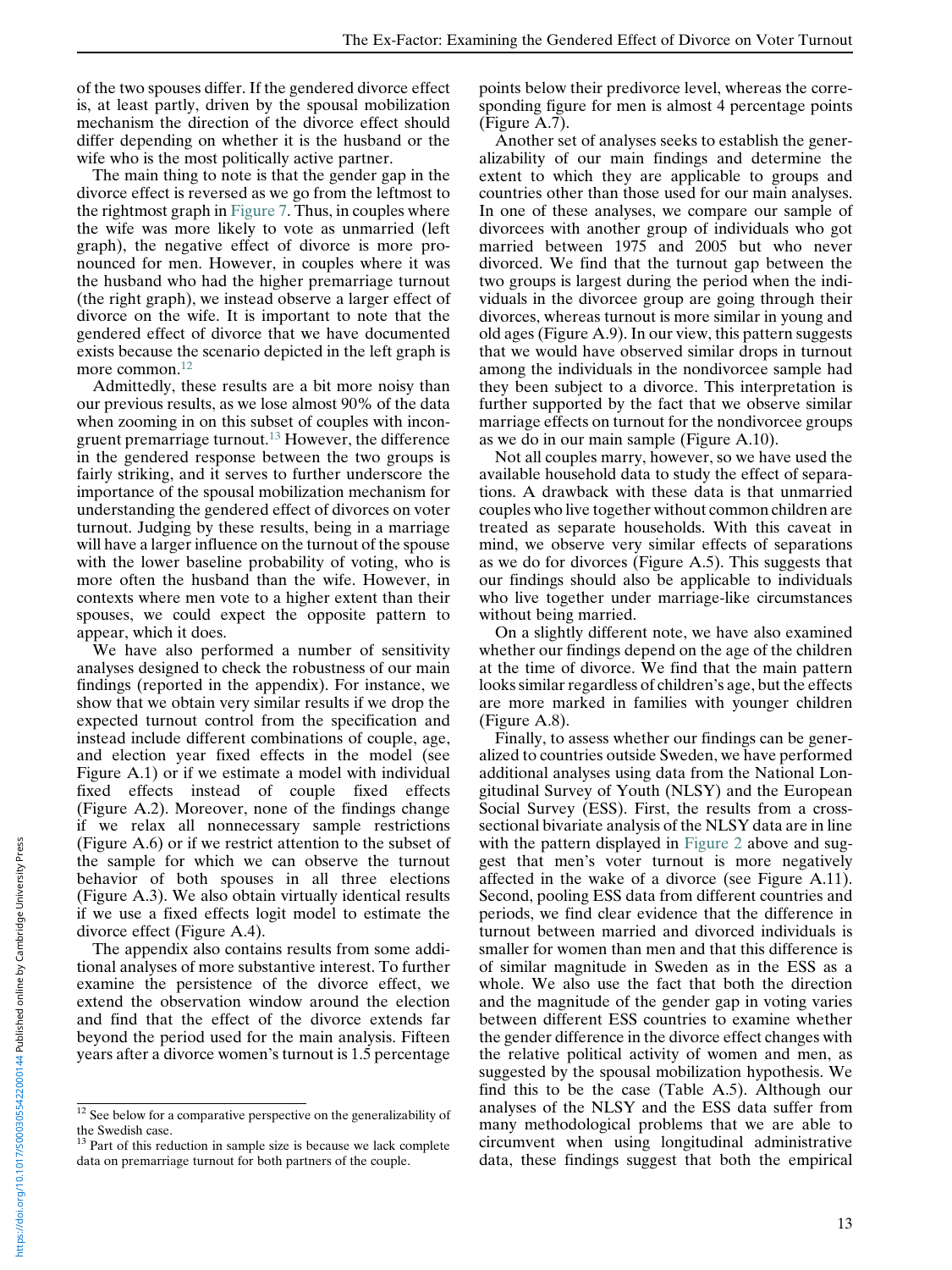results and the theoretical arguments of this study have bearing outside the Swedish context.

#### CONCLUSIONS

Political scientists have a long history of studying the institution of marriage and its influence on political participation. Although there are numerous studies examining the effects of marital or family status on voter turnout, they are mostly based on static comparisons between the married and other categories. Moreover, although researchers are cognizant of the heterogeneous effects of family status on a range of other social outcomes, gendered analyses of the effect of divorce on voting have been exceedingly rare. We follow recent work in employing a dynamic approach and study the gendered effects of marital disruption, in the form of divorce, on turnout. According to our analysis, which draws on high-resolution populationwide Swedish registry data, both sexes are strongly and adversely affected by divorce, but the effect is much more pronounced for men. Consistent with an argument that emphasizes spousal mobilization, we find that this effect is mainly driven by individuals who marry up. Specifically, because Swedish women have higher baseline probabilities of voting, more men than women marry up, which results in the woman in a relationship more often being the mobilizing agent.<sup>[14](#page-13-0)</sup> We also show that marriage has the opposite effect of divorce and boosts the turnout of men more than that of women, a result that also strongly supports our theoretical interpretation.

How generalizable are our findings? Sweden exemplifies a broader trend toward higher turnout among women than men in Western democracies. Men, to a greater extent than women, marry up when it comes to electoral participation. This, in turn, suggests that in many countries, the mechanism of spousal mobilization should work the same way as it does in Sweden: divorce has a greater negative effect on men, whereas the opposite is true for the effect of marriage. Given this, it is not surprising that the results from our additional empirical analyses of survey data from the NLSY as well as the ESS are in line the theoretical expectations advanced in this article.

On the whole, our results underscore the importance of spousal mobilization as a driver of the waxing and waning of political engagement that has been observed in conjunction with changes in marital and family status. Interestingly, the mobilizing agent in a heterosexual couple was historically assumed to be the man. This is evident in the conclusions to Glaser's ([1959,](#page-14-0) 570)

pioneering work on family ties and voter turnout, where he writes that "if party workers or civic organizations want the greatest return on the use of their scarce services, they should make contact with the most politicized member of a household (usually the husband [emphasis added]) and motivate that member to bring all the other members to the polls." In other words, he suggests that canvassers focus on the male in the household. Since then, however, we have witnessed a reversal of the turnout gap in many democratic countries, suggesting that in those cases it may now be time to turn this advice on its head.

More broadly, a primary tenet of life-cycle theories of politics is that, throughout late adolescence and adulthood, individuals move in and out of various social roles (partner, parent, coworker, neighbor) and that these transitions have important implications for political participation (Kinder [2006\)](#page-15-22). These transitions are costly, and they can momentarily depress participation. But they also move individuals in and out of sites of political mobilization, suggesting more long-term participatory effects. The results presented here suggest two avenues along which research on participation over the political life cycle could proceed. First, we believe that our finding of a gendered divorce effect illustrates the value of going beyond studying average effects of life-cycle transitions on political action. The latter approach may conceal important heterogeneities. As those individuals who possess a high underlying propensity to participate in politics (because of socialization or other reasons) move through life, transitioning in and out of various social roles, they are more likely to act as the mobilizers rather than the ones being mobilized. Therefore, they are unlikely to be as affected in the long run by life-cycle transitions as those who have lower underlying propensities to participate. Second, our finding that the effect of divorce starts to appear already in the run-up to the event suggests that lifecycle events may not necessarily be discrete breaking points but the culmination of long, and more gradual, processes. Therefore, we urge future researchers to pay closer attention to how the processes leading up to dramatic life-cycle events affect political action.

Our results also address the debate over the causes of the secular decline in civic engagement in Western democracies (e.g., Franklin [2004;](#page-14-7) Putnam [1995\)](#page-15-9). During the period when civic engagement has declined, divorce rates have increased and marriage rates have fallen. According to some scholars, the latter trends are partly a consequence of advances in gender equality; as women's life chances have improved, for example through increased employment and earnings, the benefits of being married have fallen (Bertrand, Kamenica, and Pan [2015;](#page-14-21) Kalmijn [2007\)](#page-15-17). Although the decrease in marital stability may be a consequence of desirable changes in gender relations, scholars have speculated whether it can also been linked to the secular decline in civic engagement in Western democracies (Putnam [1995\)](#page-15-9). Some argue that any link is entirely spurious (Denver [2008](#page-14-22)), but our results suggest that there may be some truth to the view that voter turnout, especially

<span id="page-13-0"></span><sup>&</sup>lt;sup>14</sup> One alternative interpretation of our finding would be that women would have a stronger postdivorce interest in politics (e.g., child care policies) because of the need to combine work with being the primary caregiver (cf. Iversen and Rosenbluth [2006](#page-15-18)). However, this interpretation does not fit with some of our other findings. Notably, this mechanism cannot explain why men show greater increase in turnout than women when marrying.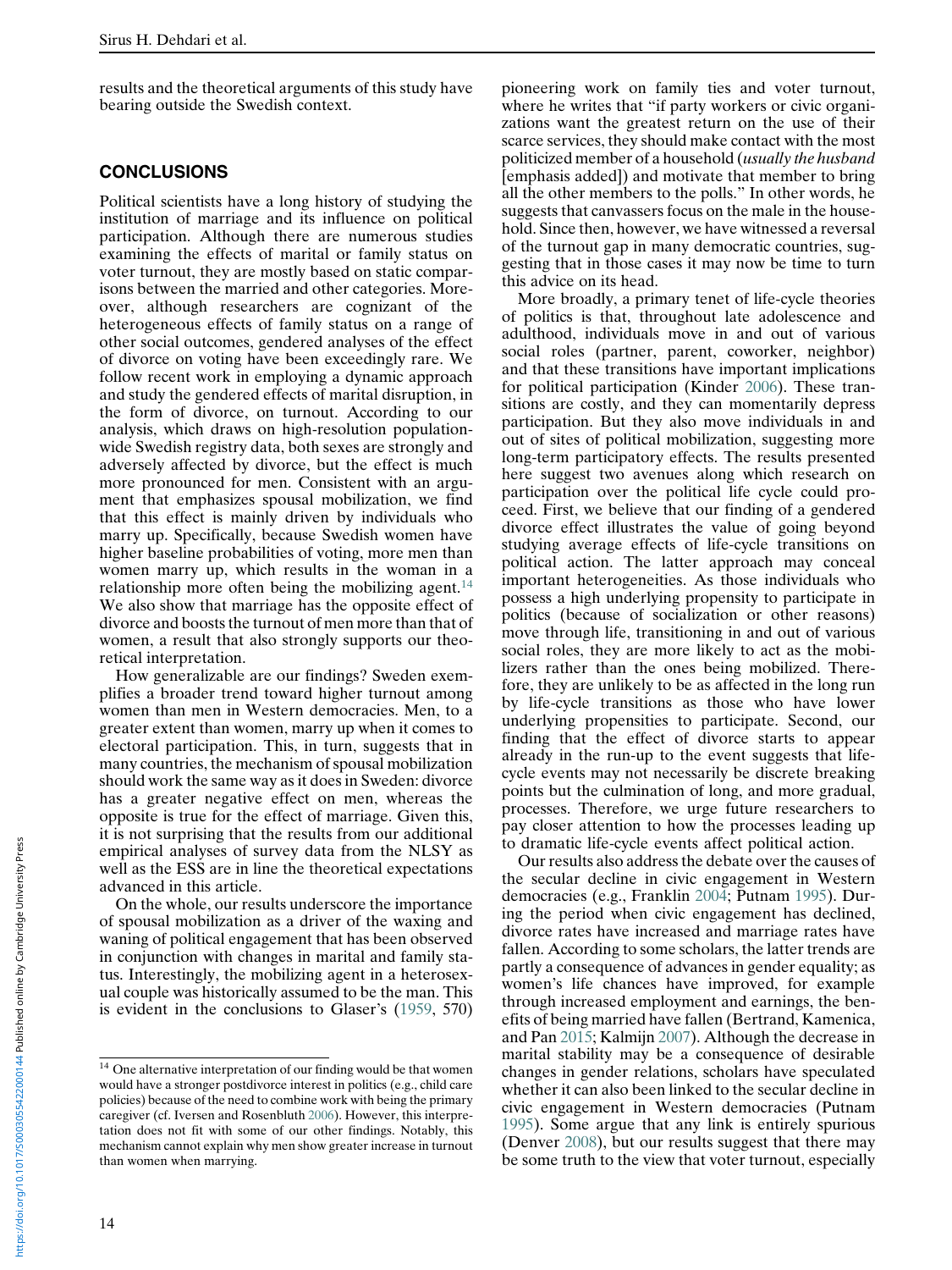<span id="page-14-6"></span>that of men, has fallen, in some part as a result of longterm changes in family structure.

<span id="page-14-21"></span><span id="page-14-11"></span><span id="page-14-2"></span>Last, recent research has pointed to the reversal of another gender gap. Although men used to have more education than women, the opposite is now true in most advanced democracies. This development has led to profound changes in family formation, divorce risk, and within-family relations (Van Bavel, Schwartz, and Esteve [2018](#page-15-11)). At the same time, if women enjoy higher levels of education, they may also become more likely to exercise political voice as well as to mobilize others to do the same. We argue that these broad societal trends call for further research on the nexus between gender, education, the family, and political engagement.

#### <span id="page-14-16"></span><span id="page-14-12"></span><span id="page-14-3"></span>SUPPLEMENTARY MATERIALS

<span id="page-14-8"></span>To view supplementary material for this article, please visit [http://doi.org/10.1017/S0003055422000144.](http://doi.org/10.1017/S0003055422000144)

#### <span id="page-14-9"></span>DATA AVAILABILITY STATEMENT

<span id="page-14-10"></span>Research documentation and data that support the findings of this study are openly available at the American Political Science Review Dataverse: [https://doi.](https://doi.org/10.7910/DVN/WTS3ML) [org/10.7910/DVN/WTS3ML](https://doi.org/10.7910/DVN/WTS3ML).

## <span id="page-14-1"></span>ACKNOWLEDGMENTS

<span id="page-14-14"></span>We wish to thank Rafaela Dancygier and seminar participants at Stockholm and Uppsala University as well as the editors and anonymous reviewers for helpful comments and suggestions.

#### <span id="page-14-22"></span>FUNDING STATEMENT

<span id="page-14-20"></span><span id="page-14-19"></span>This work was funded by the European Research Council (grant number 683214), the Swedish Research Council (grant number 2017-02472), and the Jan Wallander and Tom Hedelius Foundation.

# <span id="page-14-7"></span>CONFLICT OF INTEREST

<span id="page-14-4"></span>The authors declare no ethical issues or conflicts of interest in this research.

# <span id="page-14-18"></span><span id="page-14-13"></span>ETHICAL STANDARDS

<span id="page-14-0"></span>The authors affirm this research did not involve human subjects.

# <span id="page-14-5"></span>**REFERENCES**

<span id="page-14-17"></span><span id="page-14-15"></span>Abrams, Samuel, Torben Iversen, and David Soskice. 2011. "Informal Social Networks and Rational Voting." British Journal of Political Science 41 (2): 229–57.

- Bellettini, Giorgio, Carlotta Berti Ceroni, Enrico Cantoni, Chiara Monfardini, and Jerome Schafer. 2020. "Family Norms and the Gender Turnout Gap." Working Paper.
- Bersani, Bianca E., John H. Laub, and Paul Nieuwbeerta. 2009. "Marriage and Desistance from Crime in the Netherlands: Do Gender and Socio-Historical Context Matter?" Journal of Quantitative Criminology 25 (1): 3–24.
- Bertrand, Marianne, Emir Kamenica, and Jessica Pan. 2015. "Gender Identity and Relative Income within Households." The Quarterly Journal of Economics 130 (2): 571–614.
- Bhatti, Yosef, Edward Fieldhouse, and Kasper M. Hansen. 2020. "It's a Group Thing: How Voters Go to the Polls Together." Political Behavior 42 (1): 1-34.
- Bianchi, Suzanne M., Lekha Subaiya, and Joan R. Kahn. 1999. "The Gender Gap in the Economic Well-Being of Nonresident Fathers and Custodial Mothers." Demography 36 (2): 195–203.
- Bird, Karen, Thomas Saalfeld, and Andreas M. Wüst. 2011. "Voter Turnout among Immigrants and Visible Minorities in Comparative Perspective." Chap. 2 in The Political Representation of Immigrants and Minorities: Voters, Parties, and Parliaments in Liberal Democracies, eds. Karen Bird, Thomas Saalfeld, and Andreas M. Wüst. London: Routledge.
- Blais, André, Carol Galais, and Maxime Coulombe. 2019. "The Effect of Social Pressure from Family and Friends on Turnout." Journal of Social and Personal Relationships 36 (9): 2824–41.
- Carreras, Miguel. 2018. "Why No Gender Gap in Electoral Participation? A Civic Duty Explanation." Electoral Studies 52 (April): 36–45.
- Cascio, Elizabeth U., and Na'ama Shenhav. 2020. "A Century of the American Woman Voter: Sex Gaps in Political Participation, Preferences, and Partisanship since Women's Enfranchisement." Journal of Economic Perspectives 34 (2): 24–48.
- Coffé, Hilde, and Catherine Bolzendahl. 2010. "Same Game, Different Rules? Gender Differences in Political Participation." Sex Roles 62 (5–6): 318–33.
- Cutts, David, and Edward Fieldhouse. 2009. "What Small Spatial Scales Are Relevant as Electoral Contexts for Individual Voters? The Importance of the Household on Turnout at the 2001 General Election." American Journal of Political Science 53 (3): 726–39.
- Dahlgaard, Jens Olav, Jonas Hedegaard Hansen, Kasper M Hansen, and Yosef Bhatti. 2019. "Bias in Self-Reported Voting and How It Distorts Turnout Models: Disentangling Nonresponse Bias and Overreporting among Danish Voters." Political Analysis 27 (4): 590–98.
- Denver, David. 2008. "Another Reason to Support Marriage? Turnout and the Decline of Marriage in Britain." The British Journal of Politics & International Relations 10 (4): 666–80.
- Eurostat. 2016. Arkiv: Allt vanligare att gifta sig i Sverige [computer file]. [https://ec.europa.eu/eurostat/statistics-explained/index.php?](https://ec.europa.eu/eurostat/statistics-explained/index.php?title=Archive:Marriages_and_births_in_Sweden/sv#1.2C3_miljoner_lever_ihop_utan_att_vara_gifta) [title=Archive:Marriages\\_and\\_births\\_in\\_Sweden/](https://ec.europa.eu/eurostat/statistics-explained/index.php?title=Archive:Marriages_and_births_in_Sweden/sv#1.2C3_miljoner_lever_ihop_utan_att_vara_gifta) [sv#1.2C3\\_miljoner\\_lever\\_ihop\\_utan\\_att\\_vara\\_gifta.](https://ec.europa.eu/eurostat/statistics-explained/index.php?title=Archive:Marriages_and_births_in_Sweden/sv#1.2C3_miljoner_lever_ihop_utan_att_vara_gifta)
- Foos, Florian, and Eline A. De Rooij. 2017. "All in the Family: Partisan Disagreement and Electoral Mobilization in Intimate Networks-A Spillover Experiment." American Journal of Political Science 61 (2): 289–304.
- Franklin, Mark N. 2004. Voter Turnout and the Dynamics of Electoral Competition in Established Democracies since 1945. Cambridge: Cambridge University Press.
- Frödin Gruneau, Moa. 2018. "Reconsidering the Partner Effect on Voting." Electoral Studies 53 (June): 48–56.
- Frödin Gruneau, Moa. 2020. "Assortative Mating and Turnout: A Self-Reinforcing Pattern of Unequal Voting Participation." European Political Science Review 12 (2): 155–71.
- Gallego, Aina, and Daniel Oberski. 2012. "Personality and Political Participation: The Mediation Hypothesis." Political Behavior 34 (3): 425–51.
- Glaser, William A. 1959. "The Family and Voting Turnout." Public Opinion Quarterly 23 (4): 563–70.
- Highton, Benjamin, and Raymond E. Wolfinger. 2001. "The First Seven Years of the Political Life Cycle." American Journal of Political Science 45 (1): 202–09.
- Hobbs, William R., Nicholas A. Christakis, and James H. Fowler. 2014. "Widowhood Effects in Voter Participation." American Journal of Political Science 58 (1): 1–16.